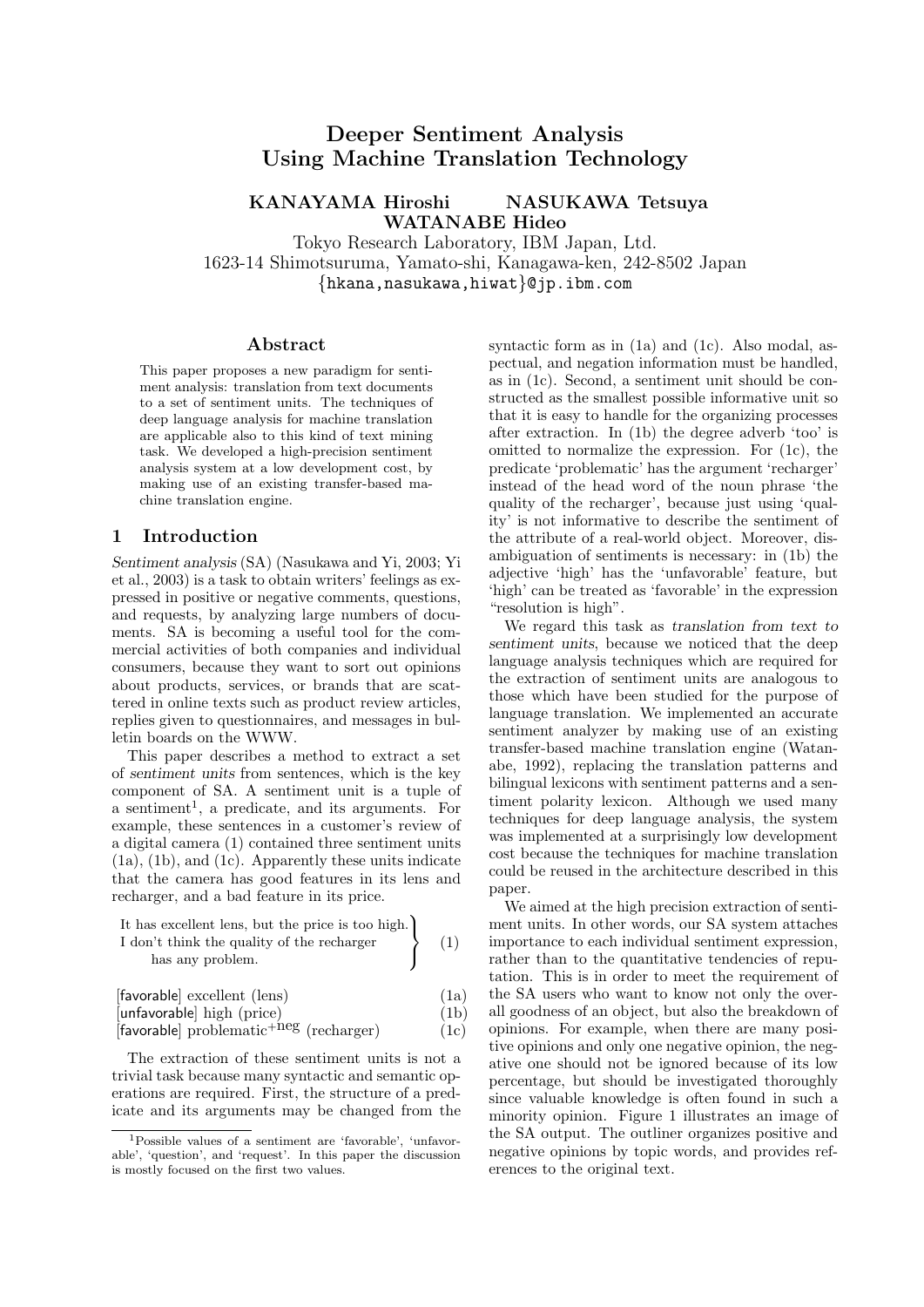|           | Favorable                                               | Unfavorable                                                                                           |  |
|-----------|---------------------------------------------------------|-------------------------------------------------------------------------------------------------------|--|
| battery   | long life - $battery(3)$<br>$\text{good}$ - battery (2) | not good - $battery(1)$<br>(original document)<br>When I bought this camera,<br>I thought the battery |  |
| lens<br>٠ | nice - $lens(2)$                                        | was not good, but the<br>problem was solved after<br>I replaced it with new one.                      |  |

Figure 1: An image of an outliner which uses SA output. Users can refer to the original text by clicking on the document icons.



Figure 2: The concept of the machine translation engine and the sentiment analyzer. Some components are shared between them. Also other components are similar between MT and SA.

This means that the approach for SA should be switched from the rather shallow analysis techniques used for text mining (Hearst, 1999; Nasukawa and Nagano, 2001), where some errors can be treated as noise, into deep analysis techniques such as those used for machine translation (MT) where all of the syntactic and semantic phenomena must be handled.

We implemented a Japanese SA system using a Japanese to English translation engine. Figure 2 illustrates our SA system, which utilizes a MT engine, where techniques for parsing and pattern matching on the tree structures are shared between MT and SA.

Section 2 reviews previous studies of sentiment analysis. In Section 3 we define the sentiment unit to be extracted for sentiment analysis. Section 4 presents the implementation of our system, comparing the operations and resources with those used for machine translation. Our system is evaluated in Section 5. In the rest of paper we mainly use Japanese examples because some of the operations depend on the Japanese language, but we also use English examples to express the sentiment units and some language-independent issues, for understandability.

## 2 Previous work on Sentiment Analysis

Some prior studies on sentiment analysis focused on the document-level classification of sentiment (Tur-

ney, 2002; Pang et al., 2002) where a document is assumed to have only a single sentiment, thus these studies are not applicable to our goal. Other work (Subasic and Huettner, 2001; Morinaga et al., 2002) assigned sentiment to words, but they relied on quantitative information such as the frequencies of word associations or statistical predictions of favorability.

Automatic acquisition of sentiment expressions have also been studied (Hatzivassiloglou and McKeown, 1997), but limited to adjectives, and only one sentiment could be assigned to each word.

Yi et al. (2003) pointed out that the multiple sentiment aspects in a document should be extracted. This paper follows that approach, but exploits deeper analysis in order to avoid the analytic failures reported by Nasukawa and Yi (2003), which occurred when they used a shallow parser and only addressed a limited number of syntactic phenomena. In our in-depth approach described in the next section, two types of errors out of the four reported by Nasukawa and Yi  $(2003)$  were easily removed<sup>2</sup>.

## 3 Sentiment Unit

This section describes the sentiment units which are extracted from text, and their roles in the sentiment analysis and its applications.

A sentiment unit consists of a sentiment, a predicate, its one or more arguments, and a surface form. Formally it is expressed as in Figure 3.

The 'sentiment' feature categorizes a sentiment unit into four types: 'favorable' [fav], 'unfavorable' [unf], 'question' [qst], and 'request' [req]. A predicate is a word, typically a verb or an adjective, which conveys the main notion of the sentiment unit. An argument is also a word, typically a noun, which modifies the predicate with a case postpositional in Japanese. They roughly correspond to a subject and an object of the predicate in English.

For example, from the sentence  $(2)^3$ , the extracted sentiment unit is  $(2a)$ .

| $ABC123$ -ha                    | $renzu$ -qa              | subarashii. |  |
|---------------------------------|--------------------------|-------------|--|
| ABC123-TOPIC                    | $lens-NOM$ excellent (2) |             |  |
| 'ABC123 has an excellent lens.' |                          |             |  |

$$
[{\text{fav}}] \text{ excellent } \langle \text{ ABC123, lens } \rangle \tag{2a}
$$

The sentiment unit (2a) stands for the sentiment is 'favorable', the predicate is 'excellent' and its arguments are 'ABC123' and 'lens'. In this case, both 'ABC123' and 'lens' are counted as words which are associated with a favorable sentiment. Arguments are used as the keywords in the outliner, as in the leftmost column in Figure 1. Predicates with no argument are ignored, because they have no effects on the view and often become noise.

<sup>2</sup>Though this paper handles Japanese SA, we also implemented an English version of SA using English-French translation techniques, and that system solved the problems which were mentioned in Nasukawa and Yi's paper.

<sup>3</sup> 'ABC123' is a fictitious product name.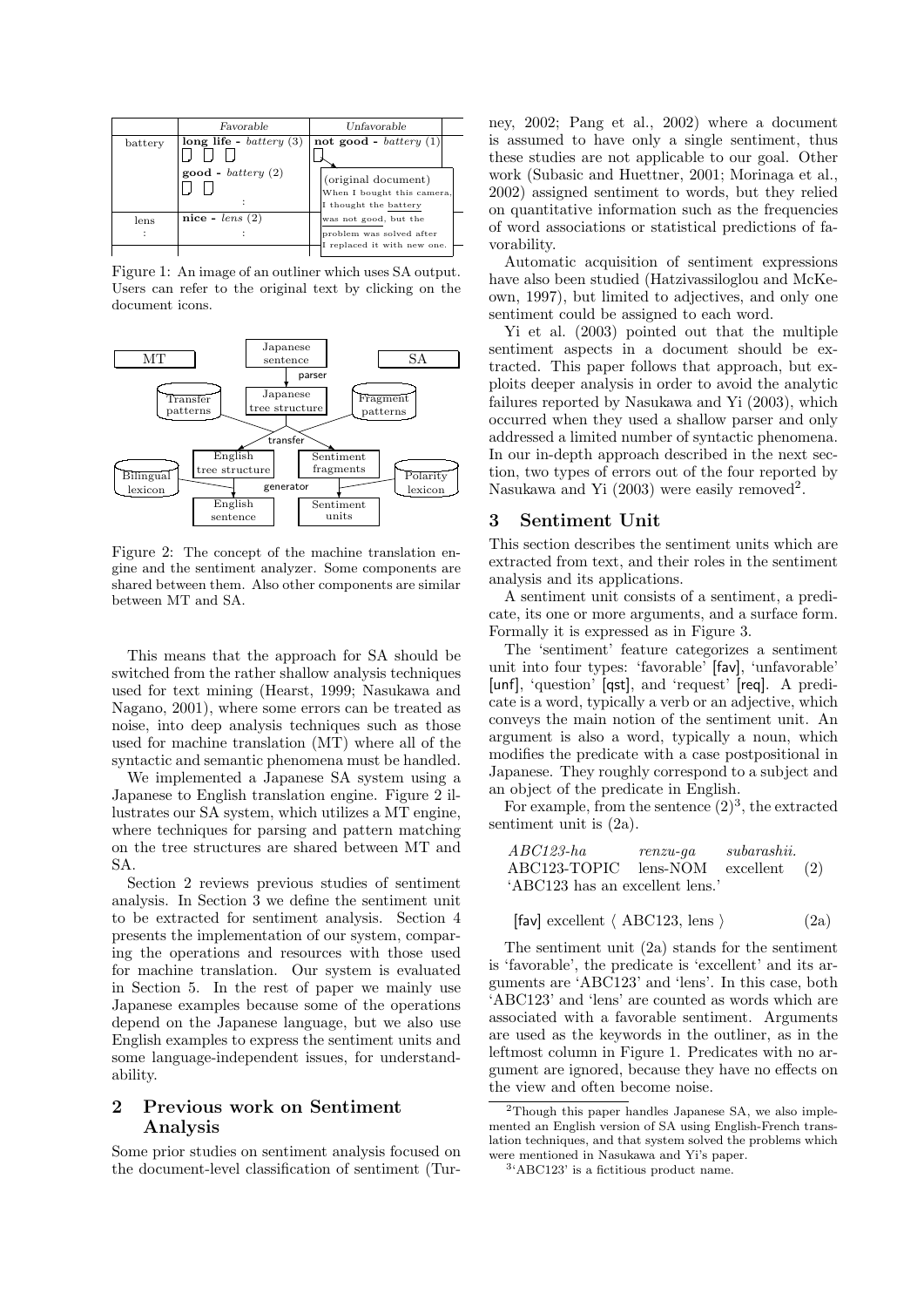```
<sentiment unit> ::= <sentiment> <predicate> <argument>+ <surface>
<sentiment> ::= favorable | unfavorable | question | request
<predicate> ::= <word> <feature>*
<argument> ::= <word> <feature>*
<surface> ::= <string>
```
Figure 3: The definition of a sentiment unit.

The predicate and its arguments can be different from the surface form in the original text. Semantically similar representations should be aggregated to organize extracted sentiments, so the examples in this paper use English canonical forms to represent predicates and arguments, while the actual implementation uses Japanese expressions.

Predicates may have features, such as negation, facility, difficulty, etc. For example, "ABC123 doesn't have an excellent lens." brings a sentiment unit "[unf] excellent<sup>+neg</sup>  $\langle$  ABC123, lens  $\rangle$ ". Also the facility/difficulty feature affects the sentiments such as "[unf] break<sup>+facil</sup>" for 'easy to break' and "[unf]  $\text{learn}^{\text{diff}}$ " difficult to learn'.

The surface string is the corresponding part in the original text. It is used for reference in the view of the output of SA, because the surface string is the most understandable notation of each sentiment unit for humans.

We use the term sentiment polarity for the selection of the two sentiments [fav] and [unf]. The other two sentiments, [qst] and [req] are important in applications, e.g. the automatic creation of FAQ. Roughly speaking, [qst] is extracted from an interrogative sentence, and [req] is used for imperative sentences or expressions such as "I want ..." and "I'd like you to ...". From a pragmatic point of view it is difficult to distinguish between them<sup>4</sup>, but we classify them using simple rules.

#### 4 Implementation

This section describes operations and resources designed for the extraction of sentiment units. There are many techniques analogous to those for machine translation, so first we show the architecture of the transfer-based machine translation engine which is used as the basis of the extraction of sentiment units.

#### 4.1 Transfer-based Machine Translation Engine

As illustrated on the left side of Figure 2, the transfer-based machine translation system consists of three parts: a source language syntactic parser, a bilingual transfer which handles the syntactic tree structures, and a target language generator. Here the flow of the Japanese to English translation is shown with the following example sentence (3).



Figure 4: The Japanese syntactic tree for the sentence (3).

| Kare-ha             | watashi-no |         |         |
|---------------------|------------|---------|---------|
| He-TOPIC            | I-GEN      | $kin-n$ | $iru$ . |
| book-ACC            | mind-DAT   | enter   | (3)     |
| 'He likes my book.' |            |         |         |

First the syntactic parser parses the sentence (3) to create the tree structure as shown in Figure 4.

Next, the transfer converts this Japanese parse tree into an English one by applying the translation patterns as in Figure 5. A translation pattern consists of a tree of the source language, a tree of the target language, and the word correspondences between both languages.

The patterns (a) and (b) in Figure 5 match with the subtrees in Figure 4, as Figure 6 illustrates. This matching operation is very complicated because there can be an enormous number of possible combinations of patterns. The fitness of the pattern combinations is calculated according to the similarity of the source tree and the left side of the translation pattern, the specificity of the translation pattern, and so on. This example also shows the process of matching the Japanese case markers (postpositional particles). The source tree and the pattern (a) match even though the postpositional particles are different (' $ha$ ' and ' $ga$ '). This process may be much more complicated when a verb is transformed into special forms e.g. passive or causative. Besides this there are many operations to handle syntactic and semantic phenomena, but here we take them for granted because of space constraints.

Now the target fragments have been created as in Figure 6, using the right side of the matched translation patterns as in Figure 5. The two fragments are attached at the shared node  $\overline{\text{noun2}}$ , and lexicalized by using the bilingual lexicon. Finally the target sentence "He likes my book." is generated by the target language generator.

<sup>4</sup>For example, the interrogative sentence "Would you read it?" implies a request.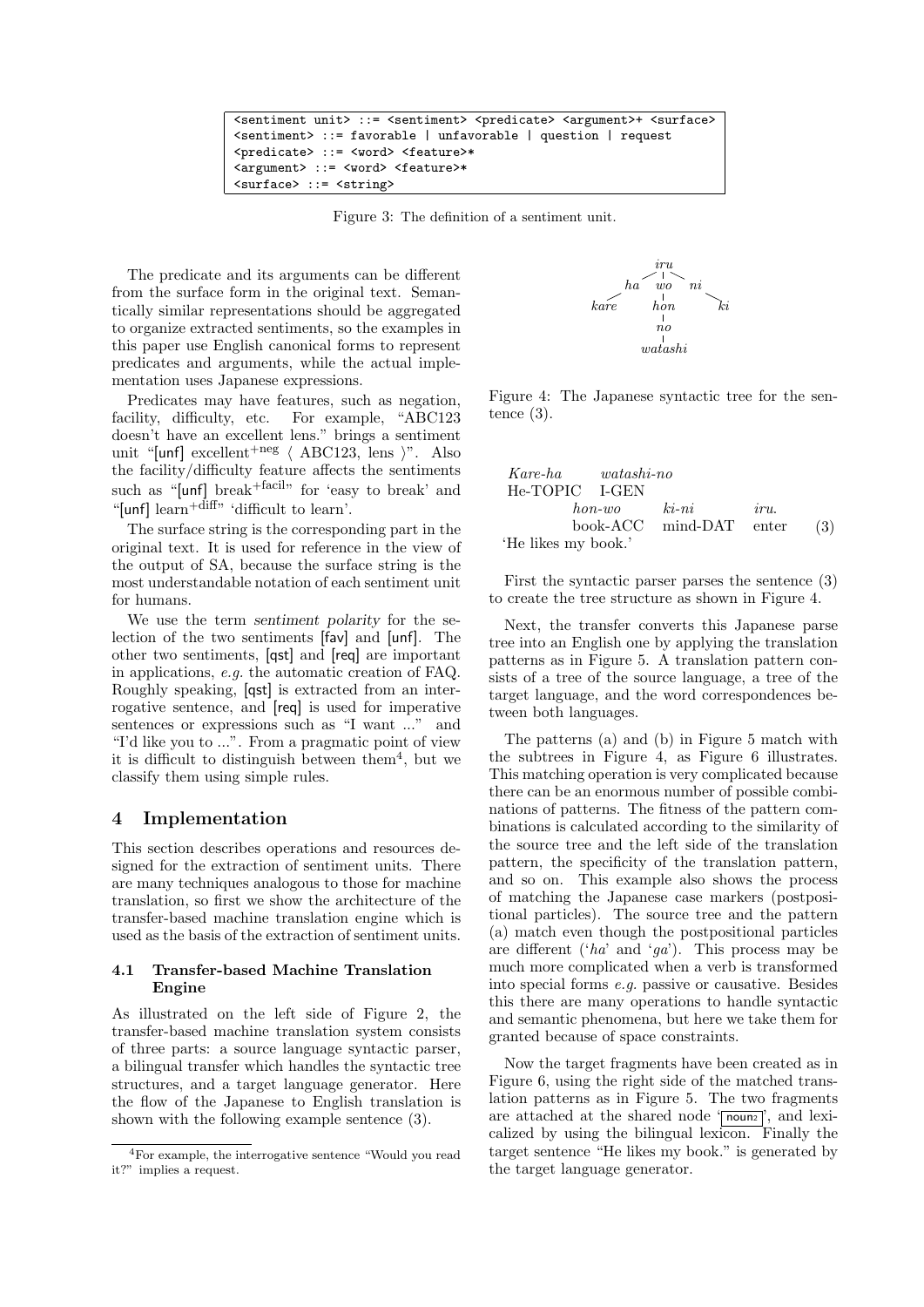

Figure 5: Two examples of Japanese-English translation patterns. The left side and the right side are Japanese and English syntactic trees, respectively. The ' $\overline{\text{noun}}$ ' works as a wildcard which matches with any noun. Curves stand for correspondences between Japanese and English words.



Figure 6: Transferring the Japanese tree in Figure 4 into the English tree. The patterns in Figure 5 create two English fragments, and they are attached at the nodes 'nounz' which share the same correspondent node in the source language tree.

#### 4.2 Techniques Required for Sentiment Analysis

Our aim is to extract sentiment units with high precision. Moreover, the set of arguments of each predicate should be selected necessarily and sufficiently. Here we show that the techniques to meet these requirements are analogous to the techniques for machine translation which have been reviewed in Section 4.1.

#### 4.2.1 Full parsing and top-down tree matching

Full syntactic parsing plays an important role to extract sentiments correctly, because the local structures obtained by a shallow parser are not always reliable. For example, expressions such as "I don't think  $X$  is good", "I hope that  $X$  is good" are not favorable opinions about  $X$ , even though " $X$  is good" appears on the surface. Therefore we use top-down pattern matching on the tree structures from the full parsing in order to find each sentiment fragment, that is potentially a part of a sentiment unit.

In our method, initially the top node is examined to see whether or not the node and its combination of children nodes match with one of the patterns in the pattern repository. In this top-down manner, the nodes "don't think" and "hope" in the above examples are examined before " $X$  is good", and thus the above expressions won't be misunderstood to express favorable sentiments.

There are three types of patterns: principal patterns, auxiliary patterns, and nominal patterns. Figure 7 illustrates examples of principal patterns: the



Figure 7: Examples of principal patterns.



Figure 8: Examples of auxiliary patterns. ' declinable ' denotes a verb or an adjective in Japanese. Note that the two unit  $\frac{1}{s}$  on the right side of (f) are not connected. This means two separated sentiment units can be obtained.

pattern (c) converts a Japanese expression "noun*ga warui*" to a sentiment unit "[unf] bad  $\langle \overline{\text{noun}} \rangle$ . The pattern (d) converts an expression " $\overline{\text{noun}}$ -wo  $ki-ni$  iru" to a sentiment unit "[fav] like  $\langle \overline{\text{noun}} \rangle$ ", where the subject (the noun preceding the postpositional ga) is excluded from the arguments because the subject of 'like' is usually the author, who is not the target of sentiment analysis.

Another type is the auxiliary pattern, which expands the scope of matching. Figure 8 has two examples. The pattern (e) matches with phrases such as "X-wa yoi-to omowa-nai.  $(1)$  don't think  $X$  is good.)" and produces a sentiment unit with the negation feature. When this pattern is attached to a principal pattern, its favorability is inverted. The pattern (f) allows us to obtain two separate sentiment units from sentences such as "Dezain-ga waruimonono, sousasei-ha yoi. (The design is bad, but the usability is good.)".

#### 4.2.2 Informative noun phrase

The third type of pattern is a nominal pattern. Figure 9 shows three examples. The pattern (g) is used to avoid a formal noun (nominalizer) being an argument. Using this pattern, from the sentence "Kawaii" no-ga suki-da.  $(1)$  like pretty things)", "[fav] like  $\langle$  pretty  $\rangle$ " can be extracted instead of "[fav] like  $\langle$  thing  $\rangle$ ". The pattern (h) is used to convert a noun phrase "renzu-no shitsu (quality of the lens)" into just "lens". Due to this operation, from Sentence (4), an informative sentiment unit (4a) can be obtained instead of a less informative one (4b).

Renzu-no shitsu-ga yoi. lens-GEN quality-NOM good 'The quality of the lens is good.' (4)

$$
\begin{array}{ll}\n\text{[fav] good} \langle \text{ lens } \rangle & \text{(4a)} \\
? \quad \text{[fav] good} \langle \text{ quality } \rangle & \text{(4b)}\n\end{array}
$$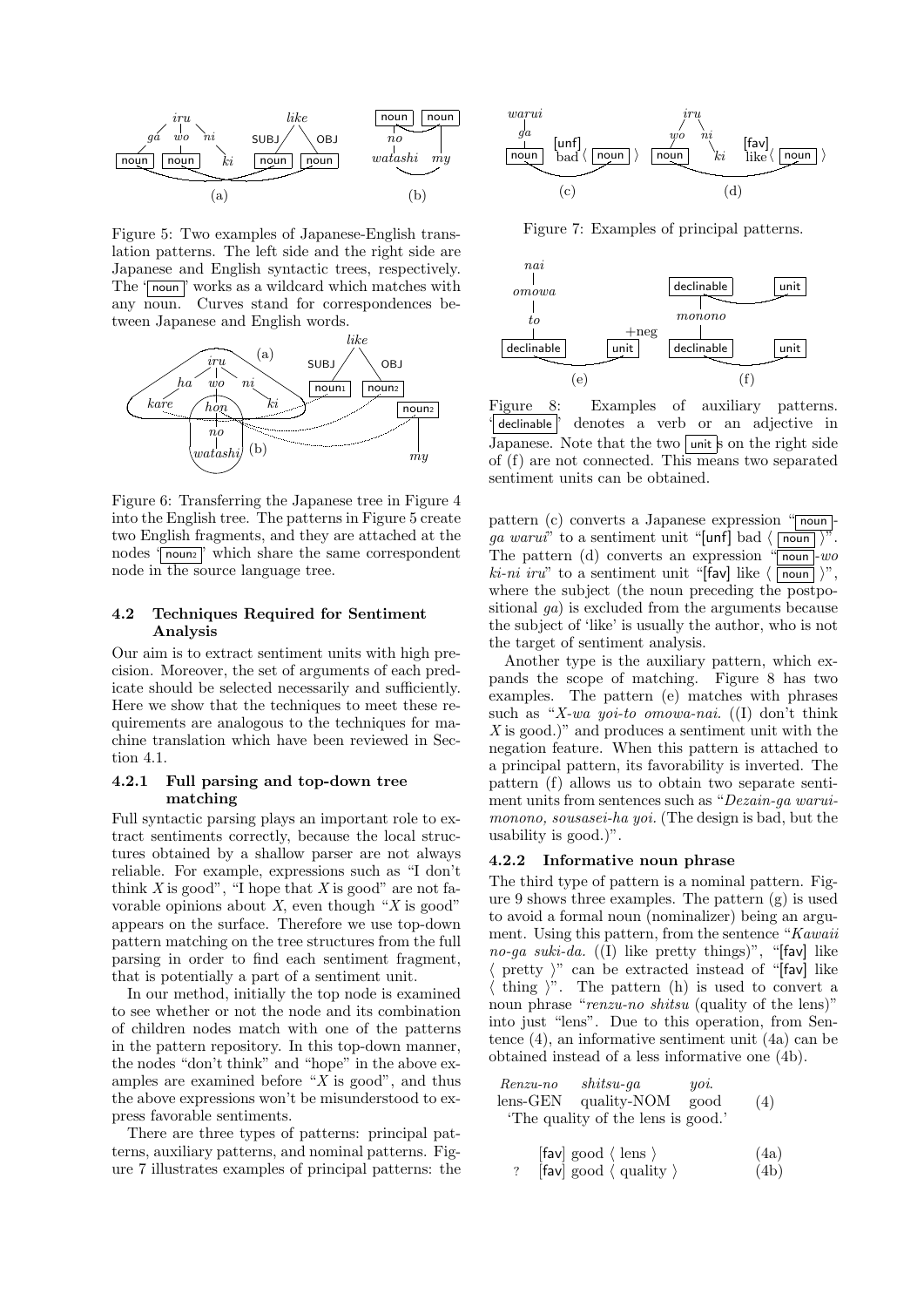

Figure 9: Examples of nominal patterns.

The pattern (i) is for compound nouns such as "juuden jikan (recharging time)". A sentiment unit "long  $\langle$  time  $\rangle$ " is not informative, but "long"  $\langle$  recharging time  $\rangle$ " can be regarded as a [unf] sentiment.

4.2.3 Disambiguation of sentiment polarity Some adjectives and verbs may be used for both favorable and unfavorable predicates. This variation of sentiment polarity can be disambiguated naturally in the same manner as the word sense disambiguation in machine translation. The adjective 'takai (high)' is a typical example, as in (5a) and (5b). In this case the sentiment polarity depends on the noun preceding the postpositional particle  $'qa$ : favorable if the noun is 'kaizoudo (resolution)', unfavorable if the noun is a product name. The semantic category assigned to a noun holds the information used for this type of disambiguation.

Kaizoudo-ga takai. resolution-NOM high 'The resolution is high.'  $\rightarrow$  [fav]  $(5a)$ 

ABC123-ga takai. ABC123-NOM high (price) 'ABC123 is expensive.'  $\rightarrow$  [unf] (5b)

#### 4.2.4 Aggregation of synonymous expressions

In contrast to disambiguation, aggregation of synonymous expressions is important to organize extracted sentiment units. If the different expressions which convey the same (or similar) meanings are aggregated into a canonical one, the frequency increases and one can easily find frequently mentioned opinions.

Using the translation architecture, any forms can be chosen as the predicates and arguments by adjusting the patterns and lexicons. That is, monolingual word translation is done in our method.

#### 4.3 Resources for Sentiment Analysis

We prepared the following resources for sentiment analysis:

Principal patterns: The verbal and adjectival patterns for machine translation were converted to principal patterns for sentiment analysis. The left sides of the patterns are compatible with the source language parts of the original patterns, so we just assigned a sentiment polarity to each word. A total of 3752 principal patterns were created.

- Auxiliary/Nominal patterns: A total of 95 auxiliary patterns and 36 nominal patterns were created manually.
- Polarity lexicon: Some nouns were assigned sentiment polarity, e.g. [unf] for 'noise'. This polarity is used in expressions such as "... *qa ooi*. (There are many ...)". This lexicon is also used for the aggregation of words.

Some patterns and lexicons are domaindependent. The situation is the same as in machine translation. Fortunately the translation engine used here has a function to selectively use domain-dependent dictionaries, and thus we can prepare patterns which are especially suited for the messages on bulletin boards, or for the domain of digital cameras. For example, "The size is small." is a desirable feature of a digital camera. We can assign the appropriate sentiment (in this case, [fav]) by using a domain-specific principal pattern.

#### 5 Evaluation

We conducted two experiments on the extraction of sentiment units from bulletin boards on the WWW that are discussing digital cameras. A total of 200 randomly selected sentences were analyzed by our system. The resources were created by looking at other parts of the same domain texts, and therefore this experiment is an open test.

Experiment 1 measured the precision of the sentiment polarity, and Experiment 2 evaluated the informativeness of the sentiment units. In this section we handled only the sentiments [fav] and [unf] sentiments, thus the other two sentiments [qst] and [req] were not evaluated.

#### 5.1 Experiment 1: Precision and Recall

In order to see the reliability of the extracted sentiment polarities, we evaluated the following three metrics:

- Weak precision: The coincidence rate of the sentiment polarity between the system's output and manual output when both the system and the human evaluators assigned either a favorable or unfavorable sentiment.
- Strong precision: The coincidence rate of the sentiment polarity between the system's output and manual output when the system assigned either a favorable or unfavorable sentiment.
- Recall: The detection rate of sentiment units within the manual output.

These metrics are measured by using two methods: (A) our proposed method based on the machine translation engine, and (B) the lexicon-only method, which emulates the shallow parsing approach. The latter method used the simple polarity lexicon of adjectives and verbs, where an adjective or a verb had only one sentiment polarity, then no disambiguation was done. Except for the direct negation of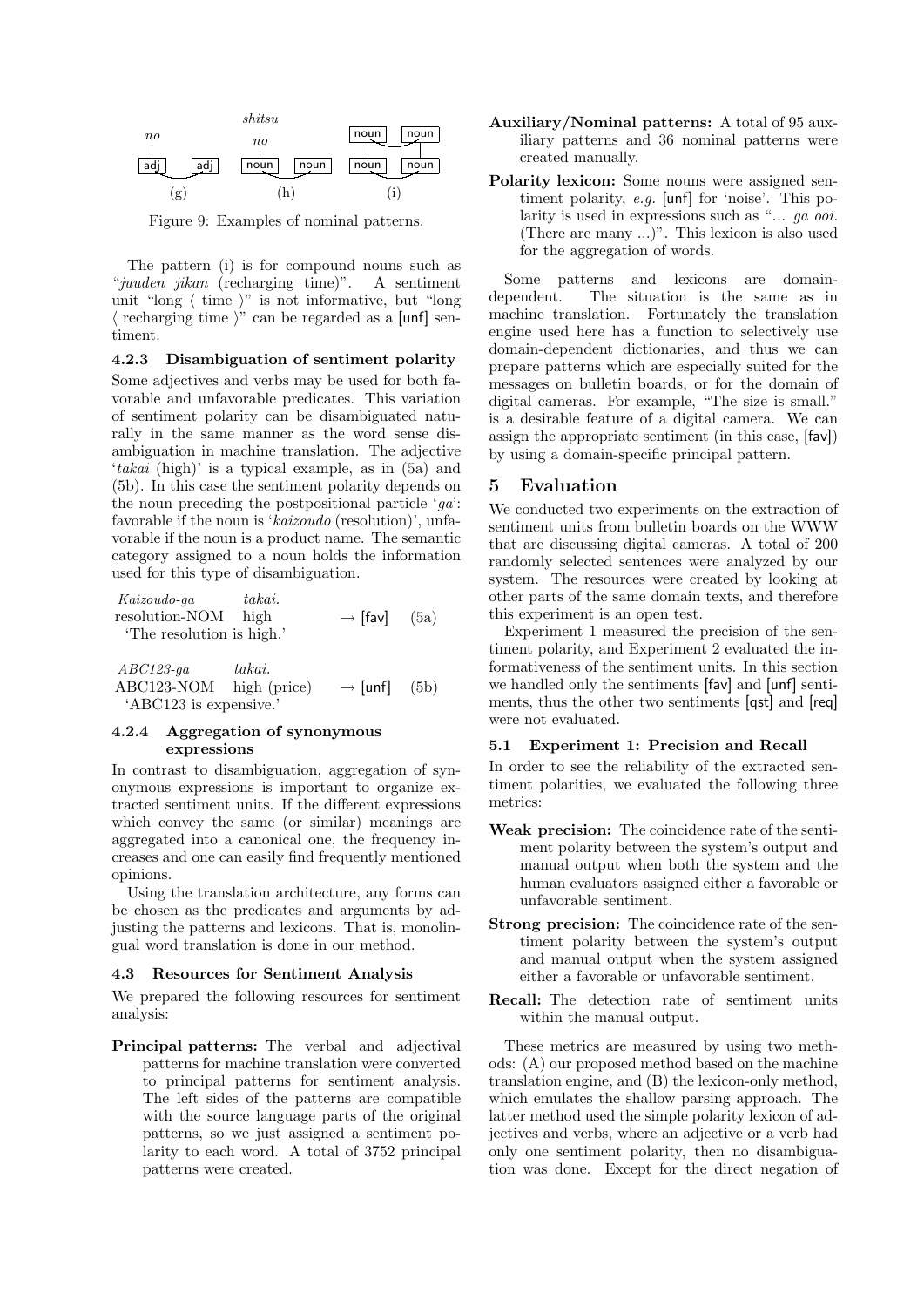|              | $(A)$ MT |         |        | (B) Lexicon only        |
|--------------|----------|---------|--------|-------------------------|
| Weak prec.   | $100\%$  | (31/31) | $80\%$ | $\langle 41/51 \rangle$ |
| Strong prec. | 89\%     | (31/35) | 44%    | (41/93)                 |
| Recall       | 43%      | (31/72) | 57%    | (41/72)                 |

Table 1: Precision and recall for the extraction of sentiment units from 200 sentences.

| MТ<br>А |             |    |   | (B) Lexicon only |        |   |    |    |    |
|---------|-------------|----|---|------------------|--------|---|----|----|----|
| Manual  |             |    |   | Manual           |        |   |    |    |    |
|         |             |    | n | 11               |        |   |    | n  | 11 |
|         | f           | 20 | 3 |                  |        | İ | 26 | 19 |    |
| System  | $\mathbf n$ | 27 |   | 14               | System | n | 14 |    |    |
|         | u           |    |   | 11               |        | u |    | 23 | 15 |

Table 2: The breakdown of the results of Experiment 1. The columns and rows show the manual output and the system output, respectively (f: favorable, n: non-sentiment, u: unfavorable). The sum of the bold numbers equals the numerators of the precision and recall.

an adjective or a verb<sup>5</sup>, no translation patterns were used. Instead of the top-down pattern matching, sentiment units were extracted from any part of the tree structures (the results of full-parsing were used also here).

Table 1 shows the results. With the MT framework, the weak precision was perfect, and also the strong precision was much higher, while the recall was lower than for the lexicon-only method. Their breakdowns in the two parts of Table 2 indicate that most of errors where the system wrongly assigned either of sentiments (i.e. human regarded an expression as non-sentiment) have been reduced with the MT framework.

All of the above results are consistent with intuition. The MT method outputs a sentiment unit only when the expression is reachable from the root node of the syntactic tree through the combination of sentiment fragments, while the lexicon-only method picks up sentiment units from any node in the syntactic tree. The sentence (6) is an example where the lexicon-only method output the wrong sentiment unit (6a). The MT method did not output this sentiment unit, thus the precision values of the MT method did not suffer from this example.

$$
\dots\ gashitsu-ga\ kirei-da-to\ iu\ hyouka-hauke-masen-deshi-ta.\n\tag{6}
$$

'There was no opinion that the picture was sharp.'

$$
* \quad \text{[fav] clear } \langle \text{ picture } \rangle \tag{6a}
$$

In the lexicon-only method, some errors occurred due to the ambiguity in sentiment polarity of an adjective or a verb, e.g. "Kanousei-ga takai. (Capabilities are high.)" since ' $takai$  (high/expensive)' is always assigned the [unf] feature.



Figure 10: A naïve predicate-argument structure used by the system (C). Nouns preceding three major postpositional particles 'ga', 'wo', and 'ni' are supported as the slots of arguments. On the other hand, in the system (A), there are over 3,000 principal patterns that have information on appropriate combinations for each verb and adjective.

|                                      | A) MT | $(C)$ Naïve |
|--------------------------------------|-------|-------------|
| Less redundant                       | 2/35  | ${1/35}$    |
| $\overline{\text{More}}$ informative | 13/35 | /35         |
| Both                                 | -35   | 35          |

Table 3: Comparison of scope of sentiment units. The numbers mean the counts of the better output for each system among 35 sentiment units. The remainder is the outputs that were the same in both systems.

The recall was not so high, especially in the MT method, but according to our error analysis the recall can be increased by adding auxiliary patterns. On the other hand, it is almost impossible to increase the precision without our deep analysis techniques. Consequently, our proposed method outperforms the shallow (lexicon-only) approach.

#### 5.2 Experiment 2: Scope of Sentiment Unit

We also compared the appropriateness of the scope of the extracted sentiment units between (A) the proposed method with the MT framework and (C) a method that supports only na¨ıve predicateargument structures as in Figure 10 and doesn't use any nominal patterns.

According to the results shown in Table 3, the MT method produced less redundant or more informative sentiment units than did relying on the naïve predicate-argument structures in about half of the cases among the 35 extracted sentiment units.

The following example (7) is a case where the sentiment unit output by the MT method (7a) was less redundant than that output by the naïve method (7b). The translation engine understood that the phrase 'kyonen-no 5-gatsu-ni (last May)' held temporal information, therefore it was excluded from the arguments of the predicate 'enhance', while both 'function' and 'May' were the arguments of 'enhance' in (7b). Apparently the argument 'May' is not necessary here.

```
... kyonen-no 5-gatsu-ni kinou-ga
              kairyou-sare-ta you-desu. (7)
'It seems the function was enhanced last May.'
```

$$
[fav] enhance \langle function \rangle
$$
 (7a)  
? [fav] enhance \langle function, May \rangle (7b)

Example (8) is another case where the sentiment

<sup>5</sup>"He doesn't like it." is regarded as negation, but "I don't think it is good." is not.